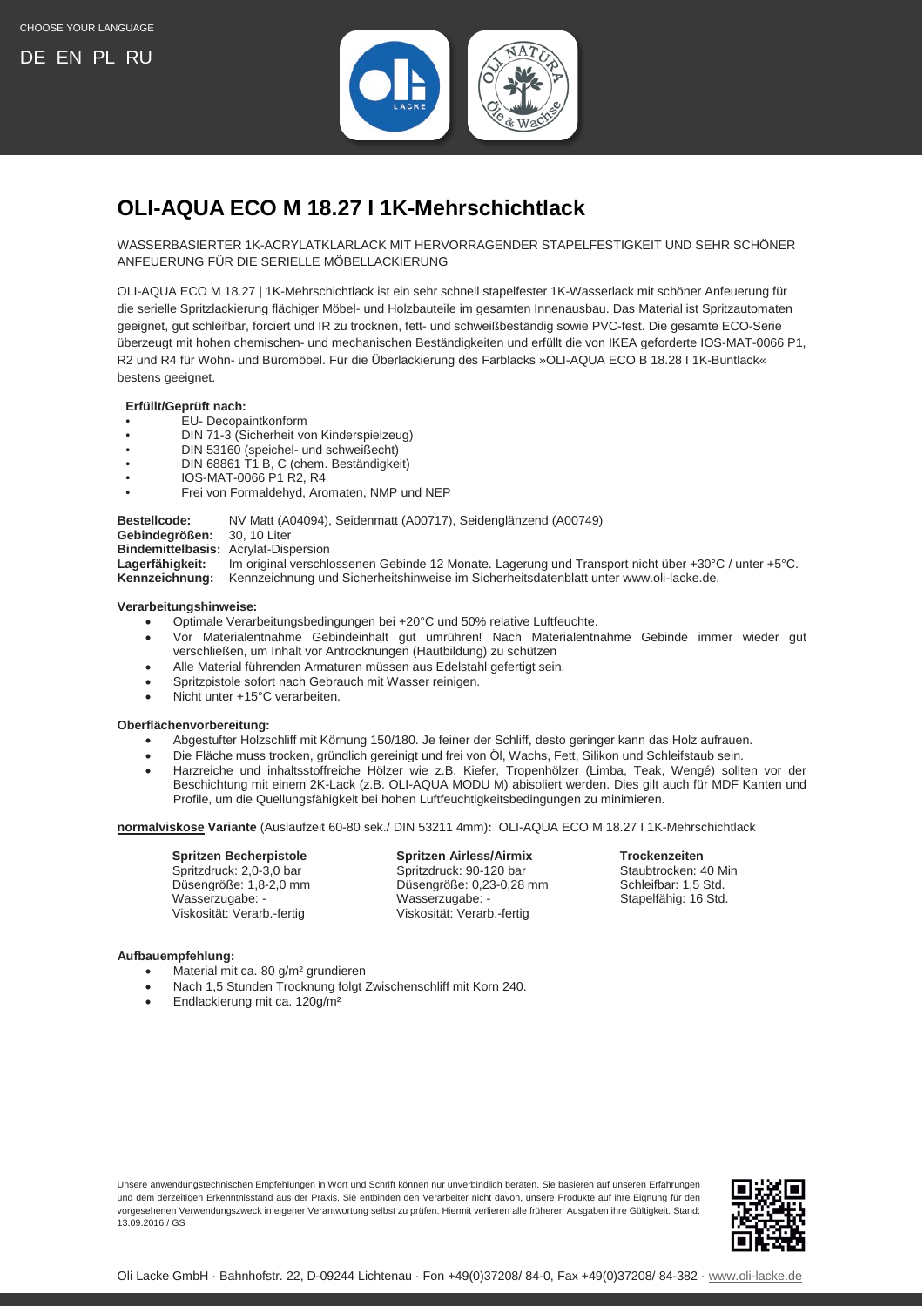

# <span id="page-1-0"></span>**OLI-AQUA ECO M 18.27 I 1K Multilayer Lacquer**

WATER-BASED 1K CLEAR ACRYLIC LACQUER WITH OUTSTANDING LAYERABLE STABLITY AND VERY BEAUTIFUL ENHANCEMENT FOR THE FURNITURE PAINT SERIES.

OLI-AQUA ECO M 18.27 | 1K Multilayer Lacquer is a very rapidly layerable 1K water-based lacquer with beautiful enhancement for repeated spray painting of flat furniture and wood components, for all interior work. The material is suitable for spray machines, is good for sanding, can be forced and IR dried, and is grease, sweat, and PVC proof. The entire ECO series has an impressively high chemical and mechanical resistance, and meets the IOS-MAT-0066 P1, R2, and R4 for residential and office furniture required by IKEA. Best suited for painting over the colour lacquer "OLI-AQUA ECO B 18.28 I 1K Colour Lacquer".

#### **Properties and test standards:**

- EU- DecoPain compliant
- DIN 71-3 (safety of toys)
- DIN 53160 (saliva and sweat proof)
- DIN 68861 T1 B, C (chem. stability)
- IOS-MAT-0066 P1 R2, R4
- Free of formaldehyde, aromatics, NMP and NEP

| Gloss:<br>Packaging: | NV Matt (A04094), Satin Matt (A00717), Satin Gloss (A00749)<br>30.101                                                    |
|----------------------|--------------------------------------------------------------------------------------------------------------------------|
| Binder:              | Acrylate dispersion                                                                                                      |
| Shelf-life:          | 12 months in factory sealed containers. Storage and transport temperature: below $+30^{\circ}$ C / above $+5^{\circ}$ C. |
| Labelling:           | For labelling details and safety instructions, please refer to our safety datasheet at www.oli-lacke.de                  |

### **Handling instructions:**

- Optimum processing conditions are: +20 °C and 50% relative humidity.
- Stir the contents of the container well before extraction of the product! After extraction, always close the container firmly to prevent the contents from drying-out (forming of a skin).
- All auxiliary equipment used with the substance must be manufactured from stainless steel.
- Clean spray gun immediately with water after using it.
- Do not process at temperatures below +15 °C.

#### **Surface preparation:**

- Graduated wooden sanding with grit size 150/180. The finer the sanding, the smoother the wood becomes.
- The surface must be dry, thoroughly cleaned, and free of oil, wax, grease, silicon and sanding dust.
- Woods rich in resin and active substances such as pine, tropical woods (limba, teak, wenge) should be stripped before being coated with a 2K lacquer (e.g. OLI-AQUA MODU M). This also applies to MDF edges and sections, to minimise the chance of swelling in high humidity conditions.

#### **Application methods:**

**Cup spray gun**<br> **Cup spray gund by Example Spray pressure: 90 - 110 bar Dust-dry: 40 min**<br> **Dust-dry: 40 min** Spray pressure: 2,0-3,5 bar Nozzle size: 1,8-2,0 mm Nozzle size: 0,23 - 0,28 mm Sandable: 1,5 h Water added: -<br>
Water added: -<br>
Viscosity: ready to use Stackable: 16 h<br>
Viscosity: ready to use Viscosity: ready to use

### **Setup recommendations:**

- Apply a priming coat with approx. 80 g/sqm
- After 3,5 h drying, intermediate sanding with grit 240
- Top coat with approx. 120 g/sqm

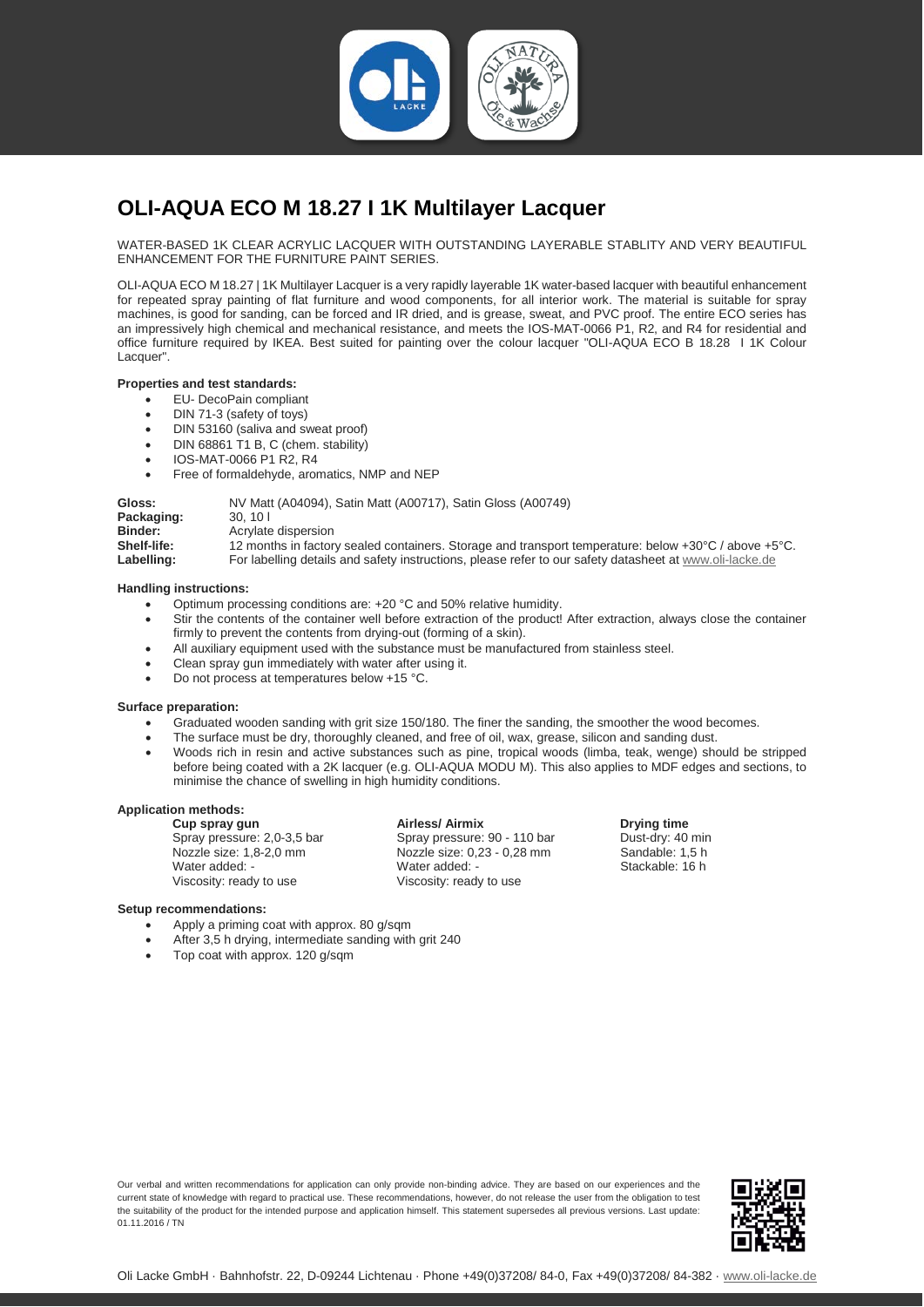

# <span id="page-2-0"></span>**OLI-AQUA ECO M 18.27 I 1K Lakier wielowarstwowy**

BEZBARWNY 1K AKRYLOWY LAKIER WODOROZCIEŃCZALNY O ZNAKOMITEJ ODPORNOŚCI NA SKLEJANIE PRZY SZTAPLOWANIU CHARAKTERYZUJE SIĘ WYJĄTKOWYM OŻYWIENIEM RYSUNKU DREWNA DO SERYJNEGO LAKIEROWANIA MEBLI.

OLI-AQUA ECO M 18.27 jest 1K lakierem wielowarstwowym o bardzo krótkim czasie schnięcia do sztaplowania, doskonale ożywiającym drewno, nadaje się do seryjnego lakierowania natryskowego płaskich elementów meblowych i drewnianych wewnątrz pomieszczeń. Produkt polecany jest do automatów lakierniczych, dobrze szlifowalny, nadaje się do przyspieszonego schnięcia tunelowego oraz IR, o odporności na działanie tłuszczu i potu oraz PVC. Ogólnie seria produktów ECO gwarantuje wysoką odporność chemiczną i mechaniczną powłoki oraz spełnia wymagania IKEA IOS-MAT 0066 P1, R2 oraz R4 dla mebli pokojowych i biurowych. Doskonale nadaje się do lakierowania nawierzchniowego lakierów kolorowych z serii »OLI-AQUA ECO B 18.28 I 1K-Buntlack«.

#### **Wypełnione normy/badania:**

- odpowiada wytycznym Decopaint
- DIN EN 71-3 (bezpieczeństwo zabawek)
- DIN 53160 (odporność na ślinę i pot)
- DIN 68861 T1 B C (odporność chemiczna)
- wolny od formaldehydu, aromatów, NMP i NEP

**Kod produktu:** NV mat (A04094), jedwabisty mat (A00717), jedwabisty połysk (A00749)

**Wielkość opakowań:** 30, 10 l

**Baza surowcowa:** dyspersja akrylowa

**Magazynowanie:** w oryginalnie zamkniętych opakowaniach 12 miesięcy.Składowanie i transport w zakresie od +5°C do +30°C.

**Oznakowanie:** oznakowanie i wskazówki bezpieczeństwa dostępne w kartach bezpieczeństwa na stronie [www.oli-lacke.de](http://www.oli-lacke.de/)

#### **Uwagi przy stosowaniu**:

- Optymalne warunki stosowania produktu przy temp. +20 º C i 50% wilgotności wzgl. powietrza.
- Przed użyciem zawartość opakowania dobrze wymieszać! Po pobraniu lakieru opakowanie należy szczelnie zamknąć, aby nie dopuścić do wysychania zawartości (powstawania kożucha).
- Wszystkie elementy urządzenia natryskowego powinny być wykonane ze stali szlachetnej.
- Urządzenia robocze natychmiast po użyciu czyścić wodą.
- Nie stosować przy temperaturze poniżej +15°C.

#### **Przygotowanie podłoża:**

- Stopniowane szlifowanie drewna granulacją 150/180. Im drobniejszy szlif tym gładsza powierzchnia drewna.
- Powierzchnie powinny być suche, gruntownie oczyszczone, bez śladów olejów, wosków, smarów, silikonu i pyłu szlifierskiego.
- Gatunki drewna zawierające żywice i substancje oleiste jak np. sosna, egzotyki (limba, teak, wenge) należy przed lakierowaniem zaizolować lakierem 2K ( np. OLI-AQUA MODU M). Dotyczy to także krawędzi i profili MDF, w celu zminimalizowania paczenia w warunkach wysokiej wilgotności powietrza.

#### **Wersja o normalnej lepkości** (czas wypływu:60-80sek./DIN 53211 4mm): OLI-AQUA ECO M 18.27I1K-lakier wielowarstwowy

**Natrysk pistolet kubkowy Natrysk Airless/Airmix Schnięcie**<br> **Computer Computer Computer Schnier Schnier (Schlager 2004)**<br> **Natrysk Airless/Airmix Computer Schnier Computer Schnier (Schnier Schnier Schnier Schnier Sc** dysza:  $1,8-2,0$  mm<br>dodatek wody:  $\frac{1}{2}$  dodatek wody:

ciśnienie robocze :2,0-3,0 bar ciśnienie robocze: 90 - 120 bar dysza: 0.23 - 0.28 mm do szlifowania: 1,5 godz.<br>
lepkość: gotowy do użytku do sztaplowania: 16 godz. lepkość : gotowy do użytku lepkość: gotowy do użytku do sztaplowania : 16 godz.

| 40 min.    |
|------------|
| $1,5$ god: |
| 16 god     |
|            |

#### **Zalecana technologia:**

- Podłoże zagruntować lakierem ok.80 g/m².
- Po 1,5 godziny schnięcia przeprowadzić szlifowanie międzyoperacyjne granulacją 240.
- Końcowa warstwa lakieru ok.120 g/m².

Nasze pisemne i ustne zalecenia techniczne dotyczące zastosowania, które przekazujemy użytkownikowi w celach promocyjnych powstały na podstawie naszych doświadczeń według najlepszej wiedzy, zgodnie z dotychczasowym naukowym i praktycznym stanem wiedzy. Nie są jednak one wiążące i nie zwalniają kupującego do sprawdzenia naszych produktów na własną odpowiedzialność pod względem przydatności do zastosowania w konkretnym przypadku i w danych warunkach. Stan informacji 01.11.2016 / DD



Dystrybutor produktów Firmy Oli-Lacke GmbH w Polsce